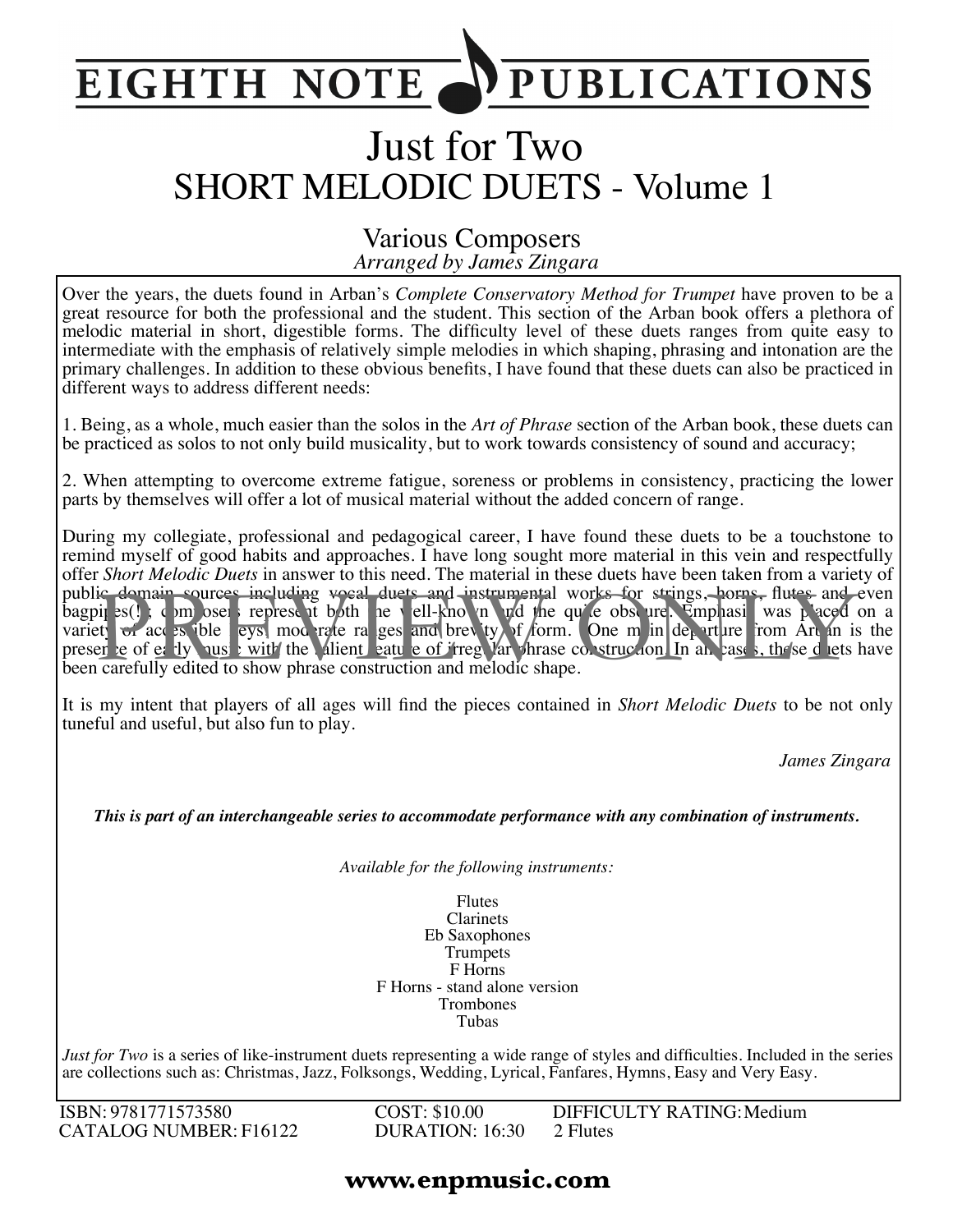#### Flutes

#### JUST FOR TWO SHORT MELODIC DUETS - Volume 1











© 2016 **EIGHTH NOTE PUBLICATIONS** www.enpmusic.com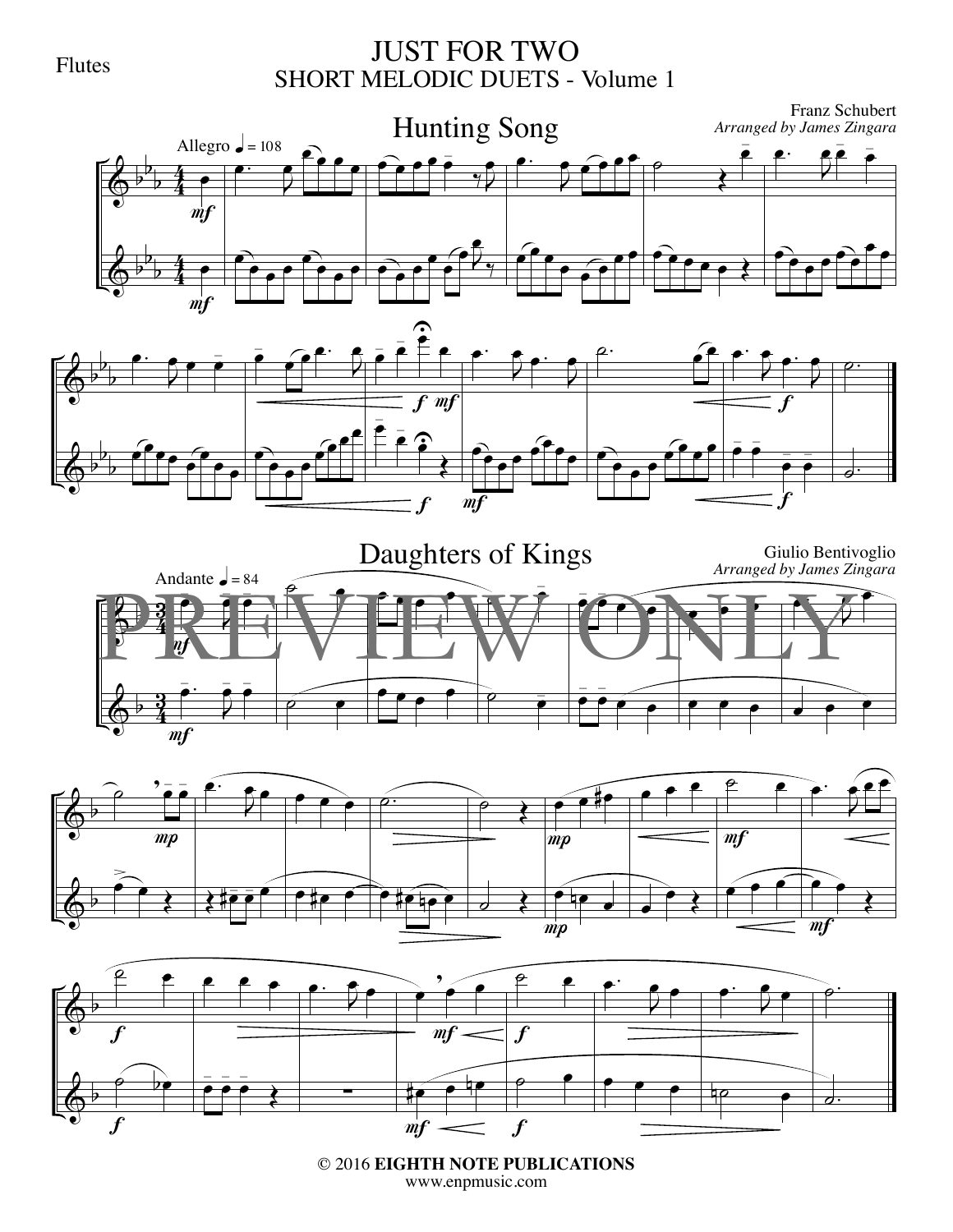## The Castle Ruins







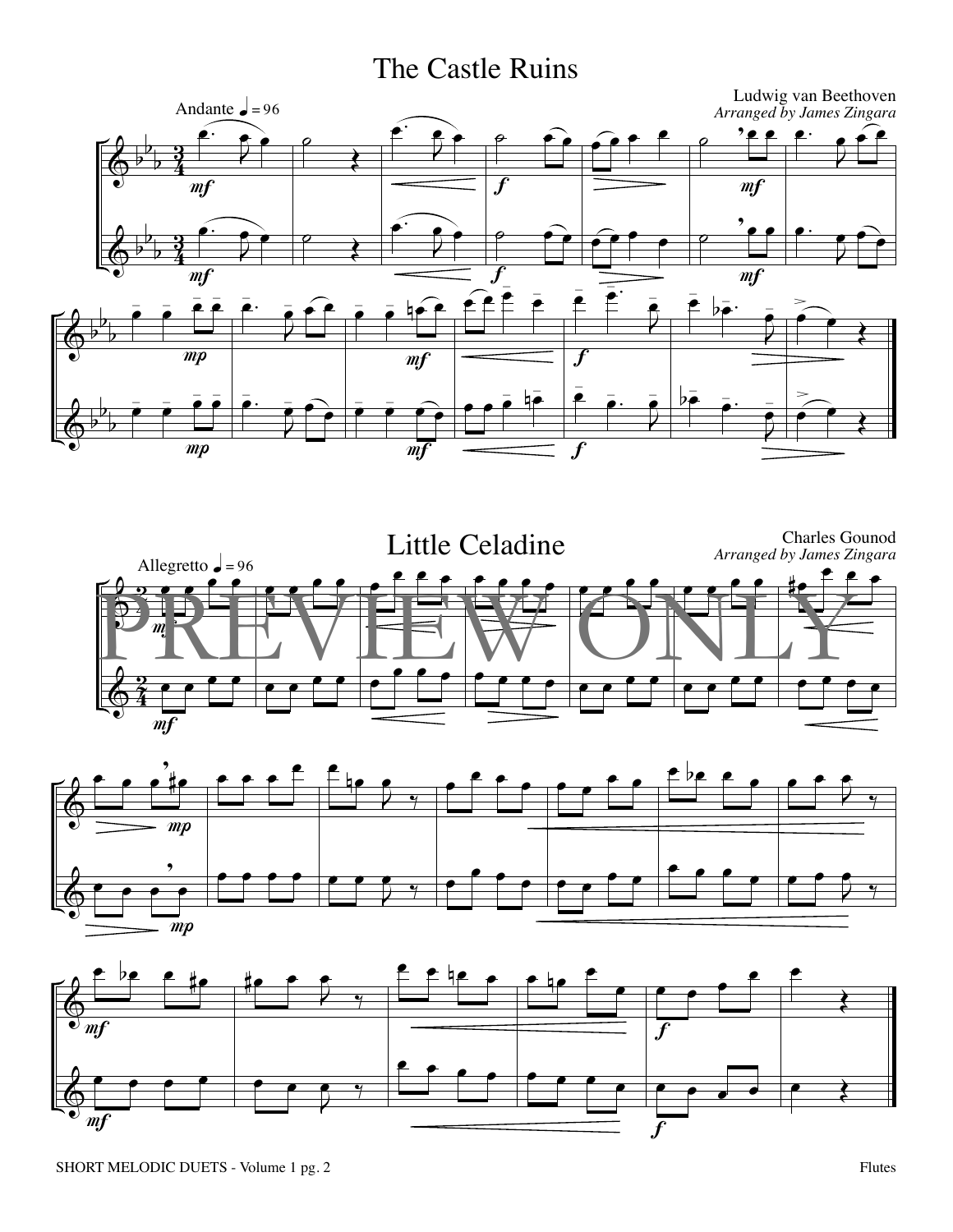## Arithmetic







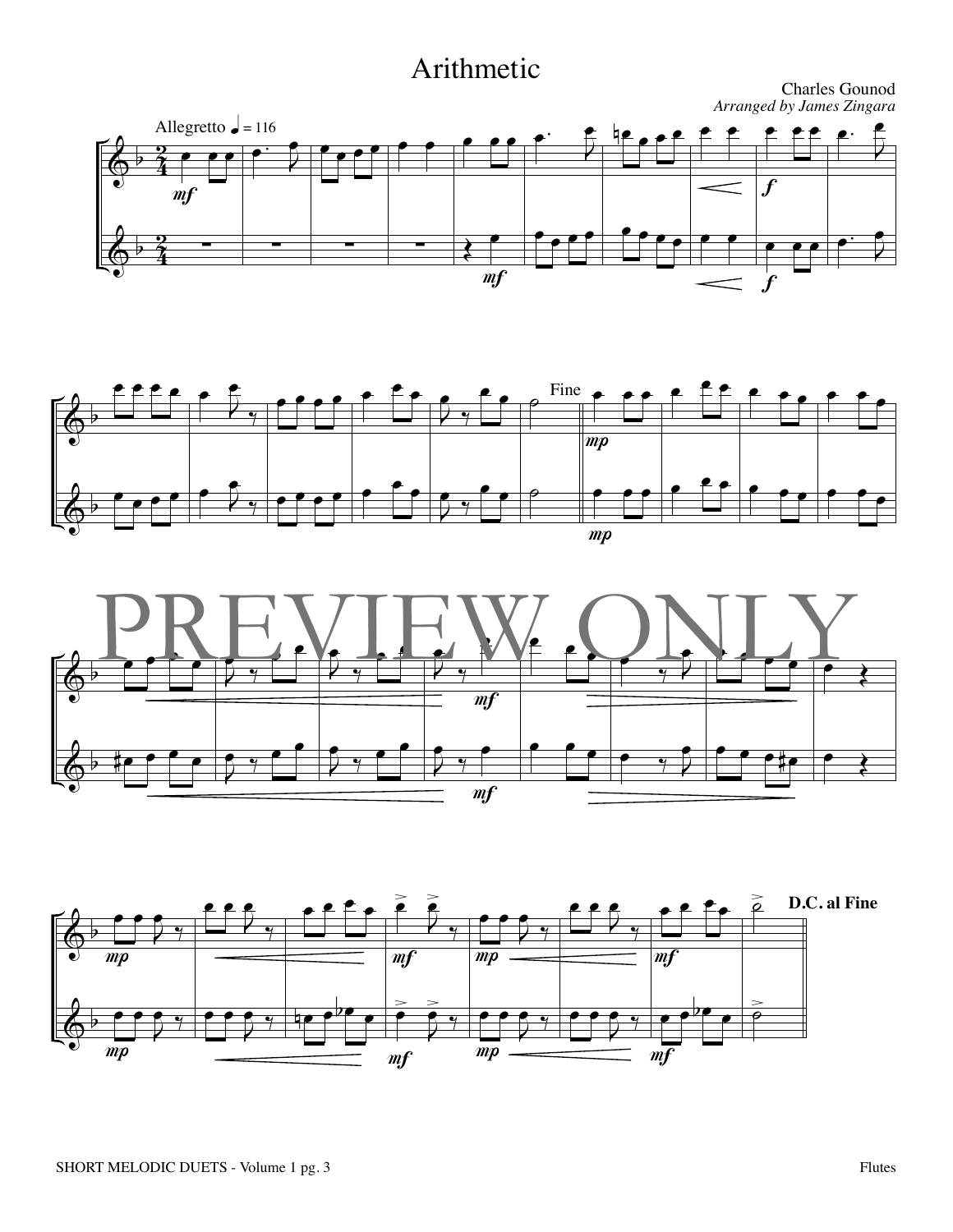# The Blessing









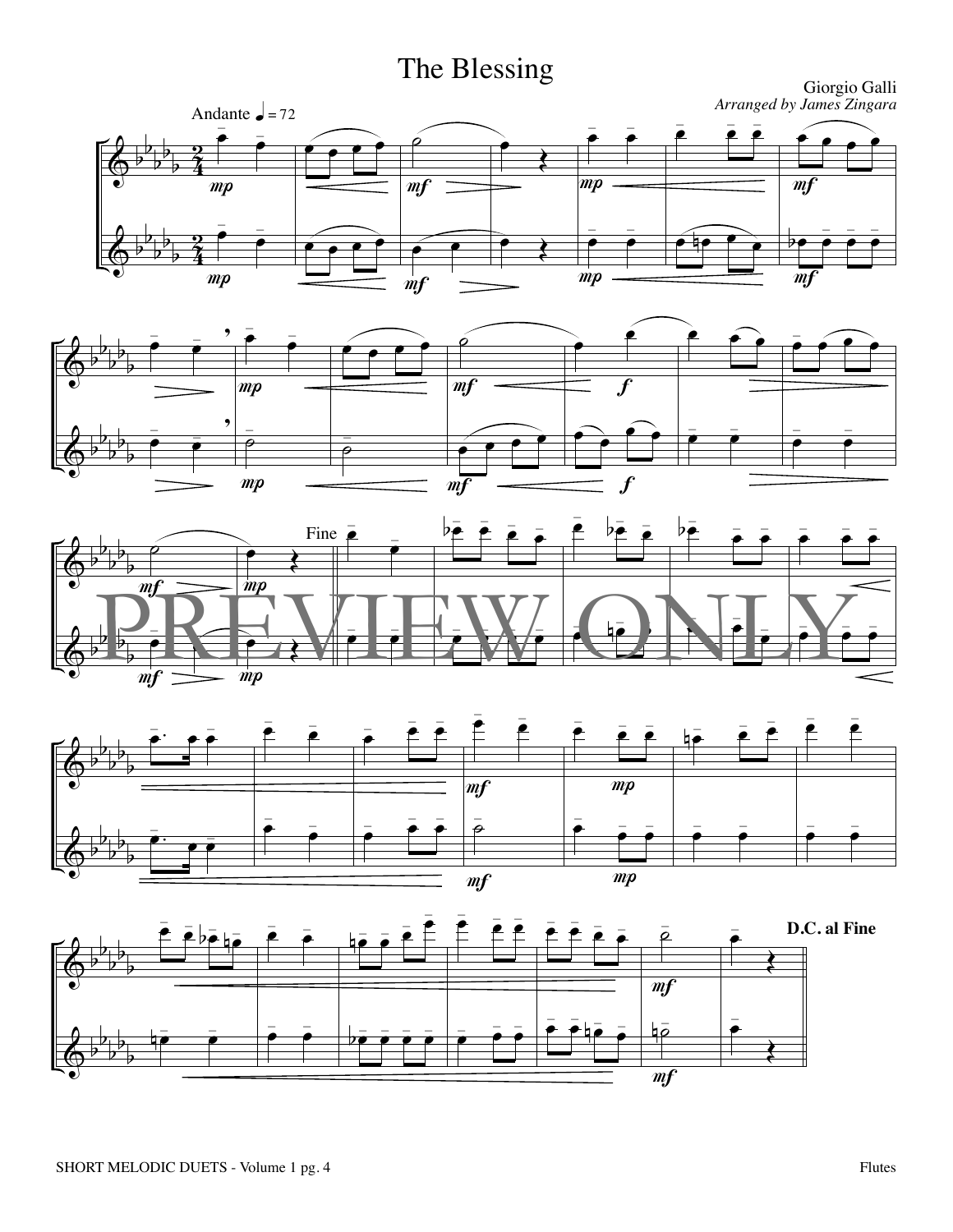## The Morning Star

*Arranged by James Zingara*









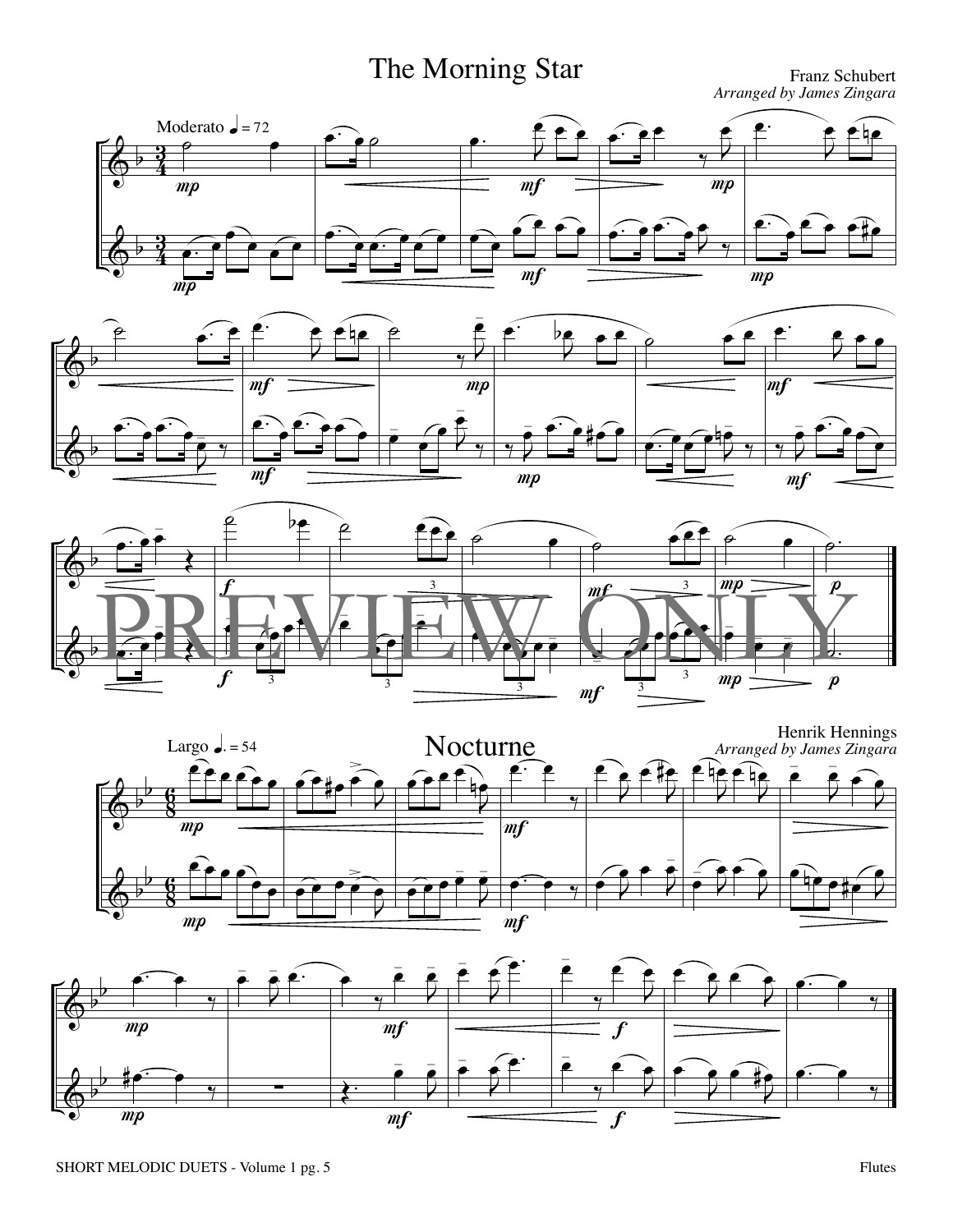### The Britons









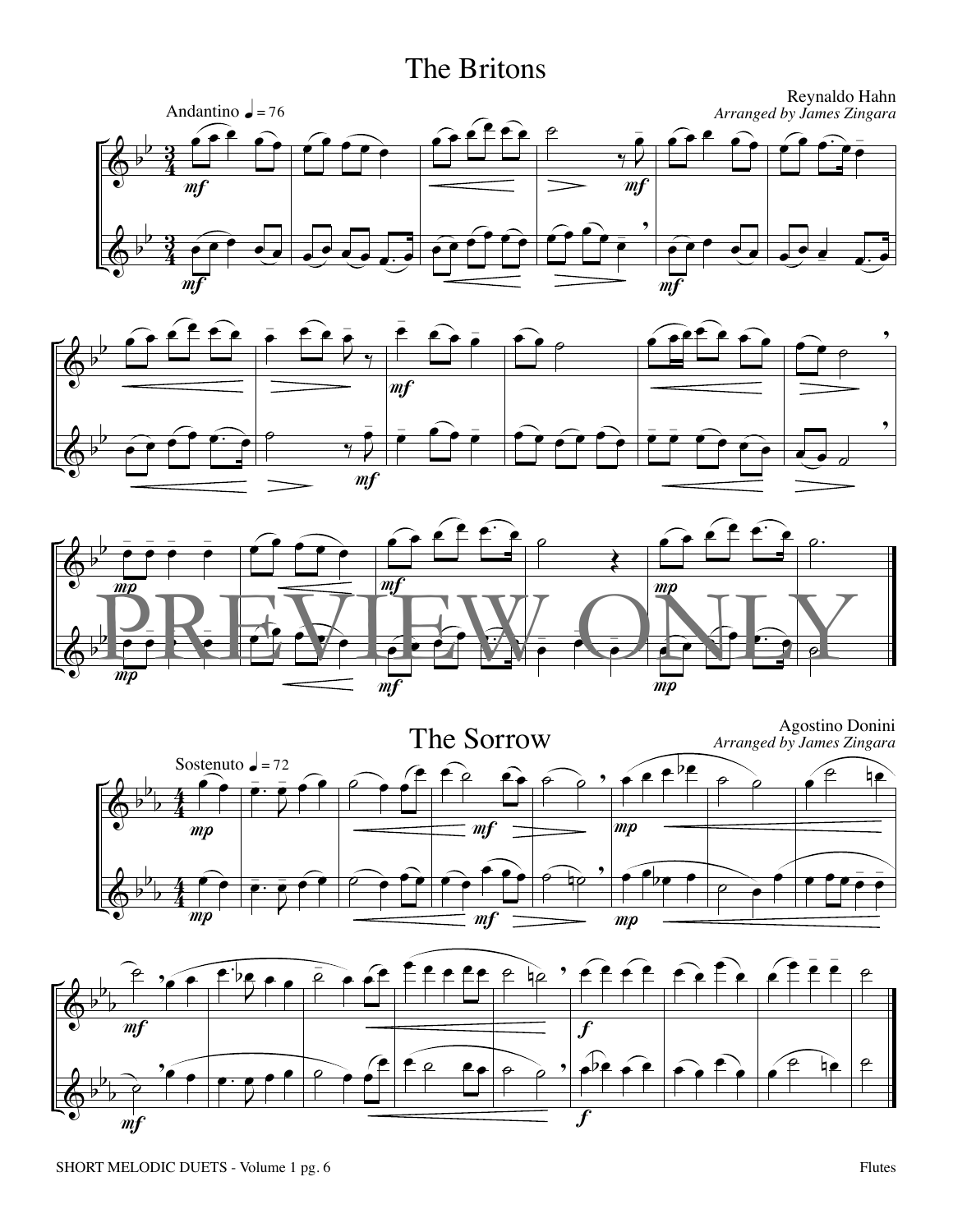## Christmas Cantata









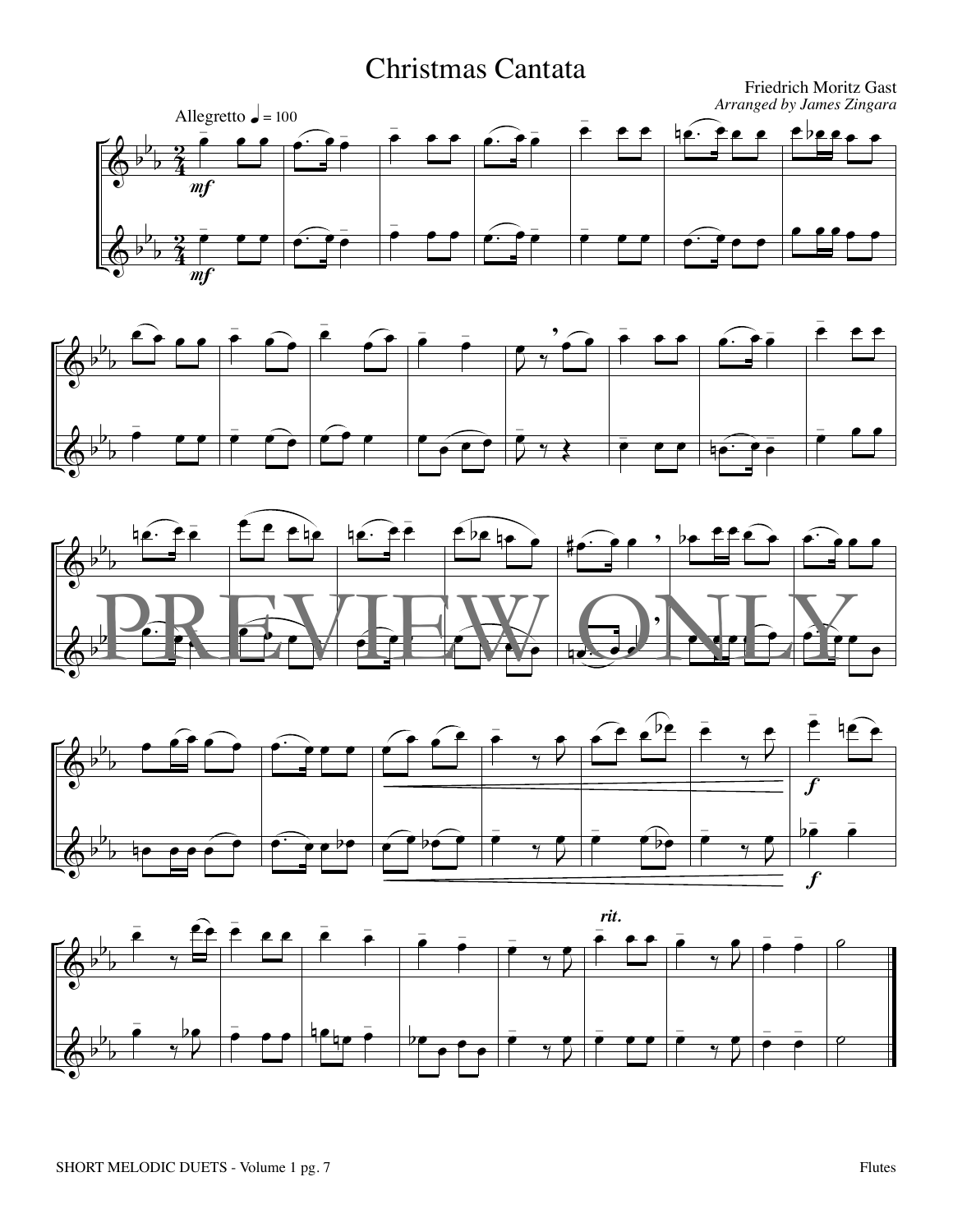# Sunday Morning

*Arranged by James Zingara*









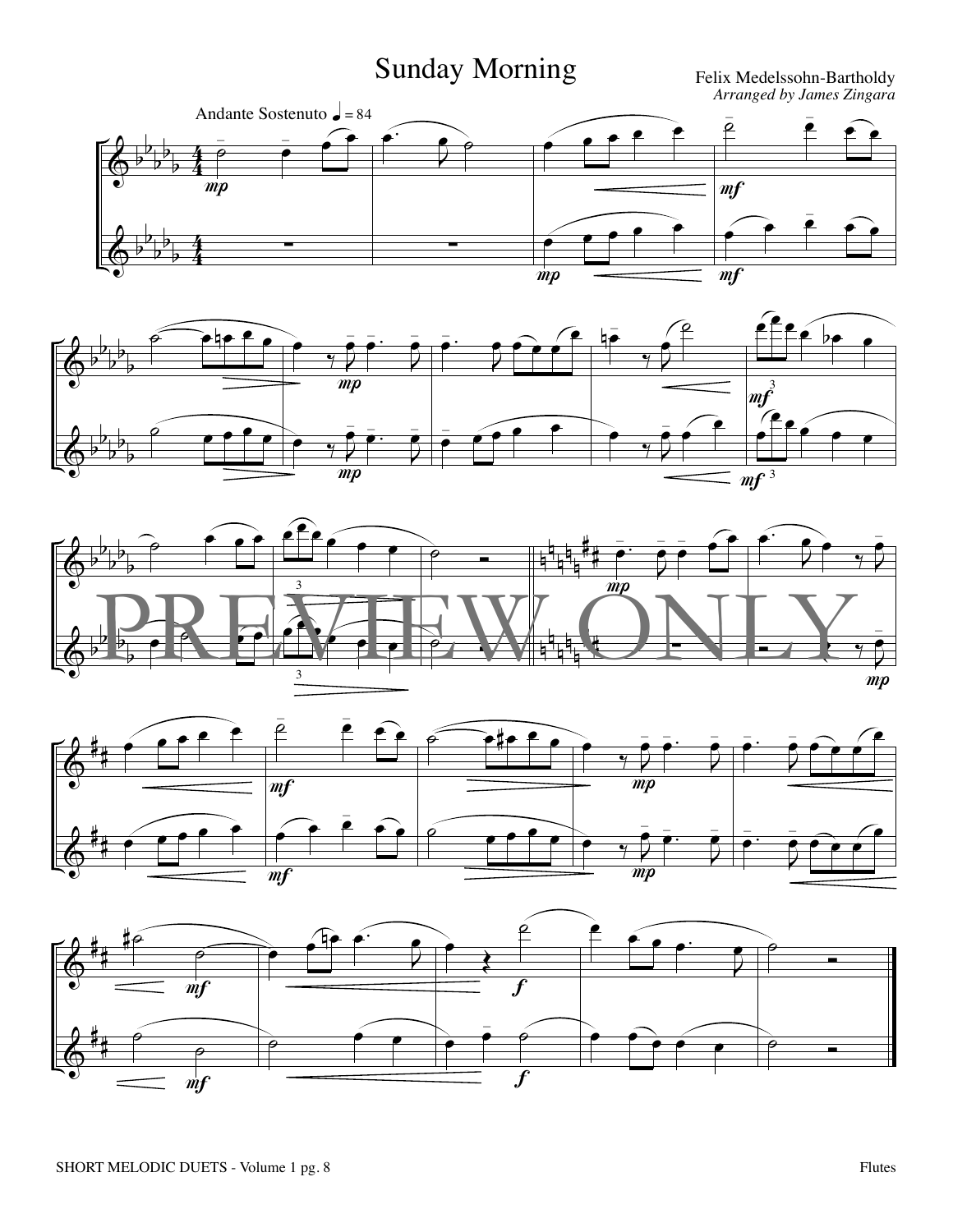### Punschlied

Franz Schubert









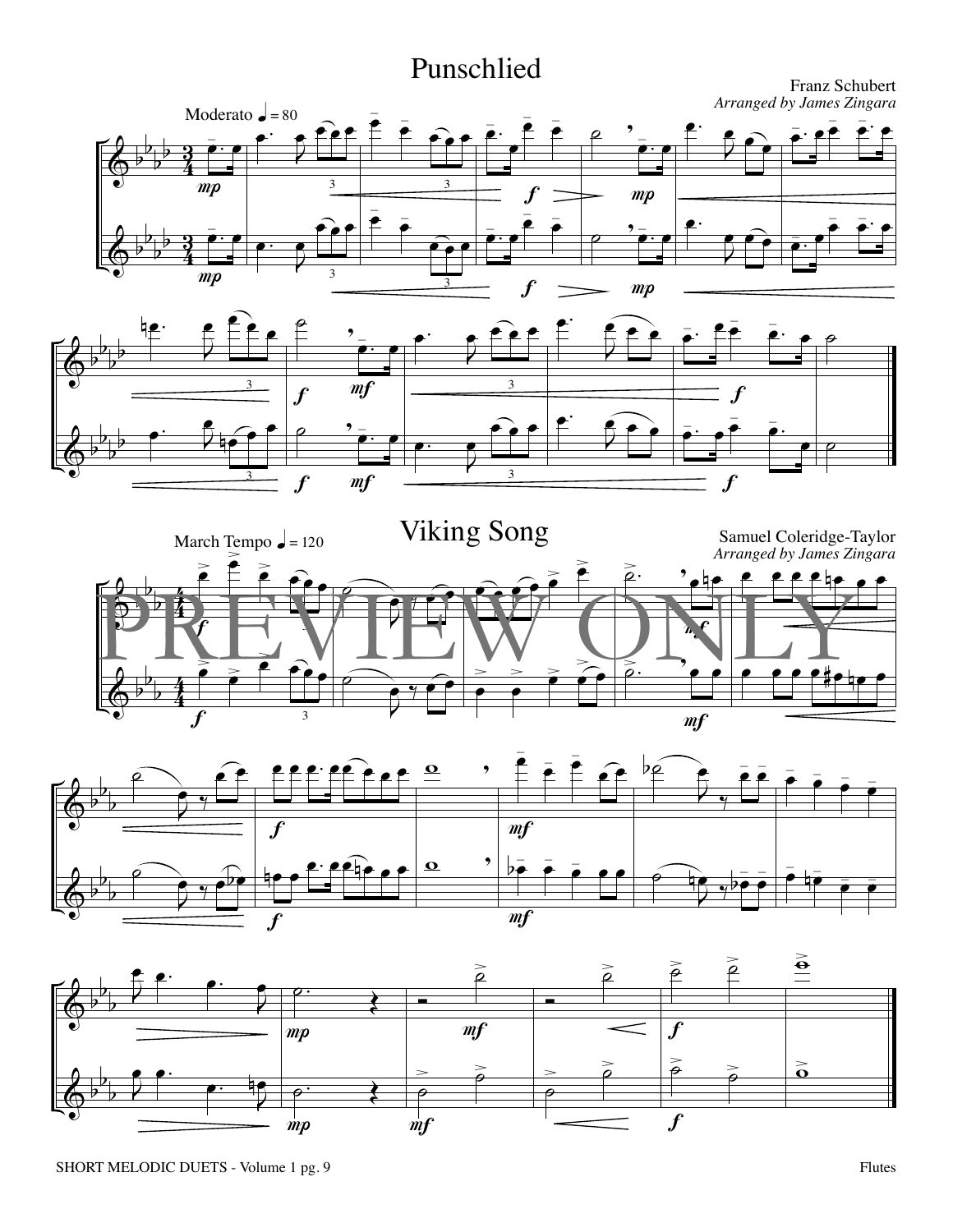#### $\bm{\phi}$  $\pmb{\phi}$ b  $\frac{1}{2}$ b b  $\rm \vec{4}$ <u>ร</u>ุ  $\rm \AA$ <u>ว</u>ุ œ  $\frac{1}{2}$  $\overline{e}$ Andante  $\bullet$  = 72  $\overline{mf}$  $\eta$  $\frac{1}{2}$  $\mathbb{P}_{\mathbf{e}_\mathbf{e}_\mathbf{e}}$  $\epsilon$ œ  $\frac{1}{2}$  ef œ  $\overline{\cdot}$   $\overline{\cdot}$  $\widehat{\mathbf{e}}$ Œ œ  $=$   $\hat{e}$ مع<br>ص œ  $\frac{1}{2}$  e e e e  $\overline{f}$  $\overline{f}$ k  $\sum_{i=1}^{N}$  $\frac{1}{\cdot}$  œ - œ œ.  $\overline{2}$ œ œ.  $\overline{2}$ œ  $\mathsf{k}$  $\tilde{\mathbb{Z}}$   $\overline{\mathbb{Z}}$  $\frac{1}{2}$ .<br>• , œ  $\frac{1}{\sqrt{2}}$  $\frac{1}{2}$ œ - œ œ œ  $\frac{1}{\cdot}$ -  $\overline{mf}$  $m f$ Duetto Othon-Joseph Vandenbroeck *Arranged by James Zingara*





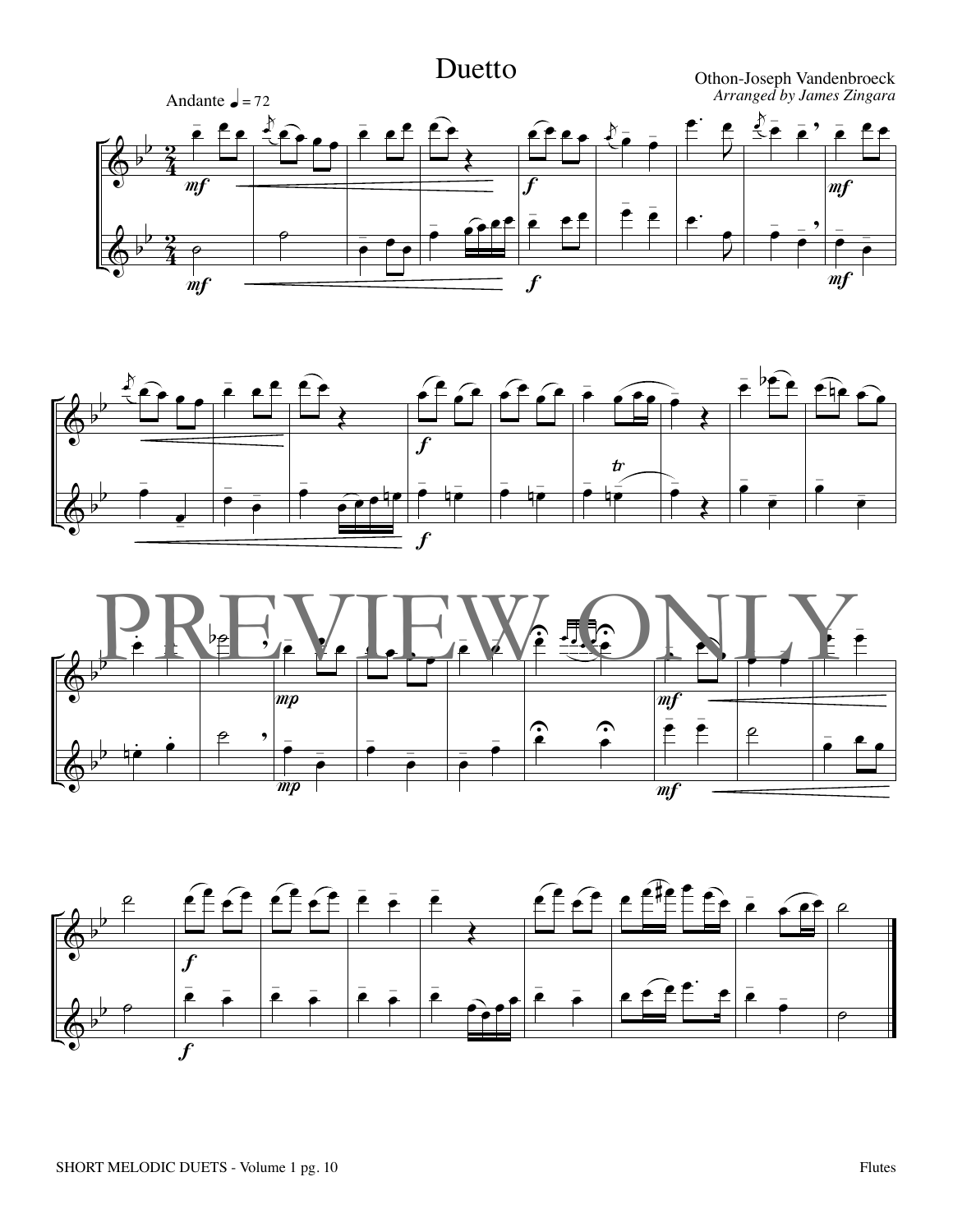# The Beauty of Spring

*Arranged by James Zingara*







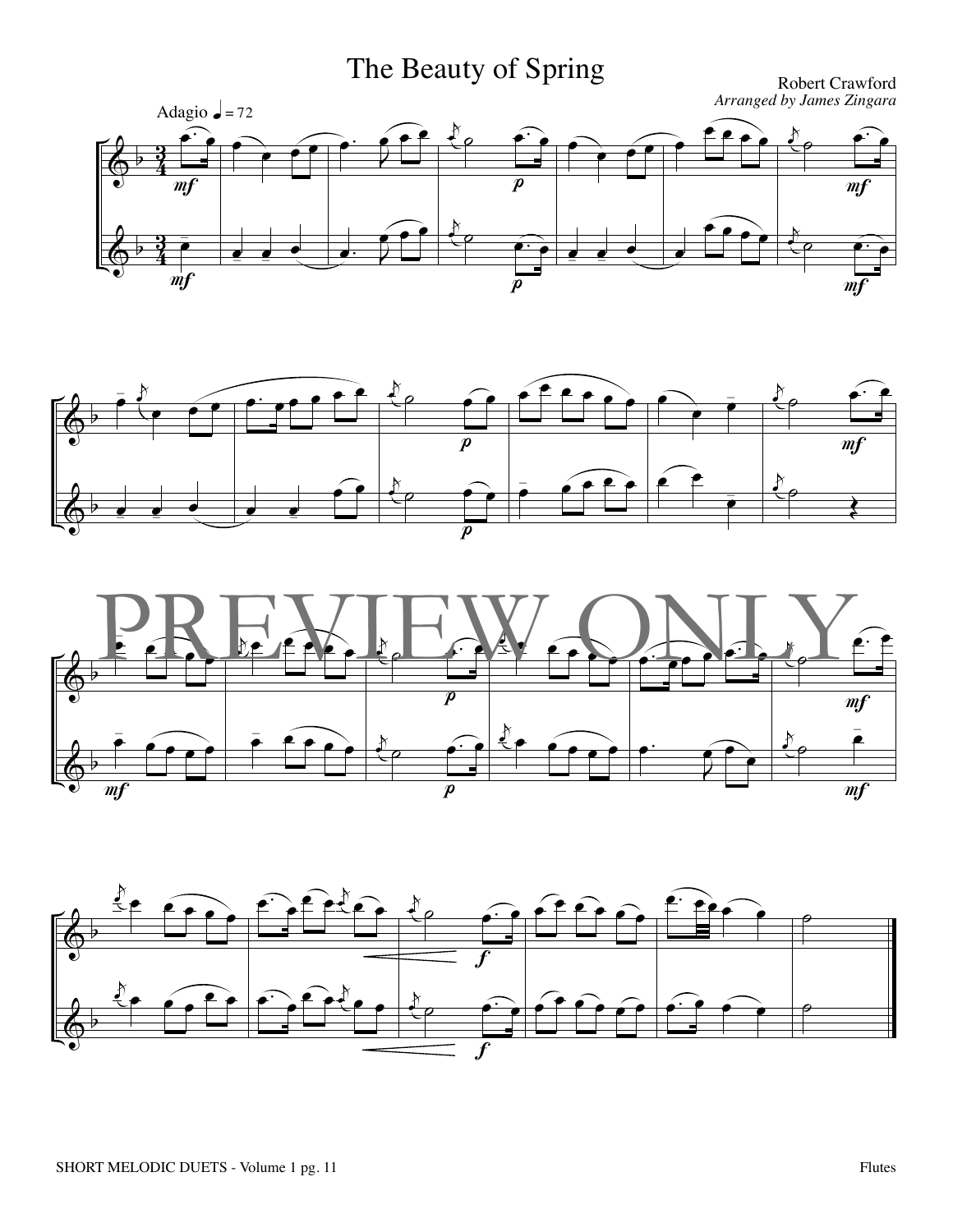





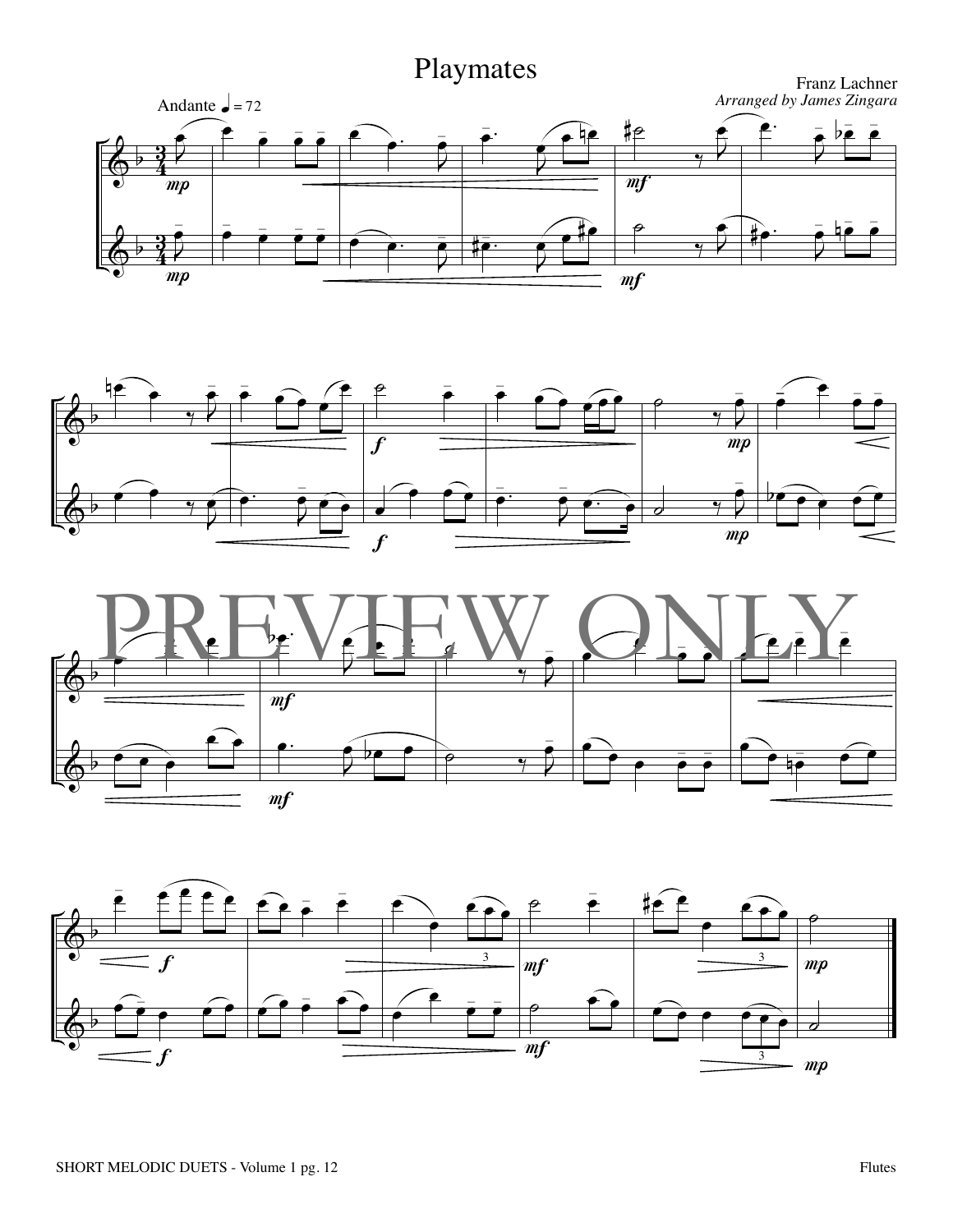







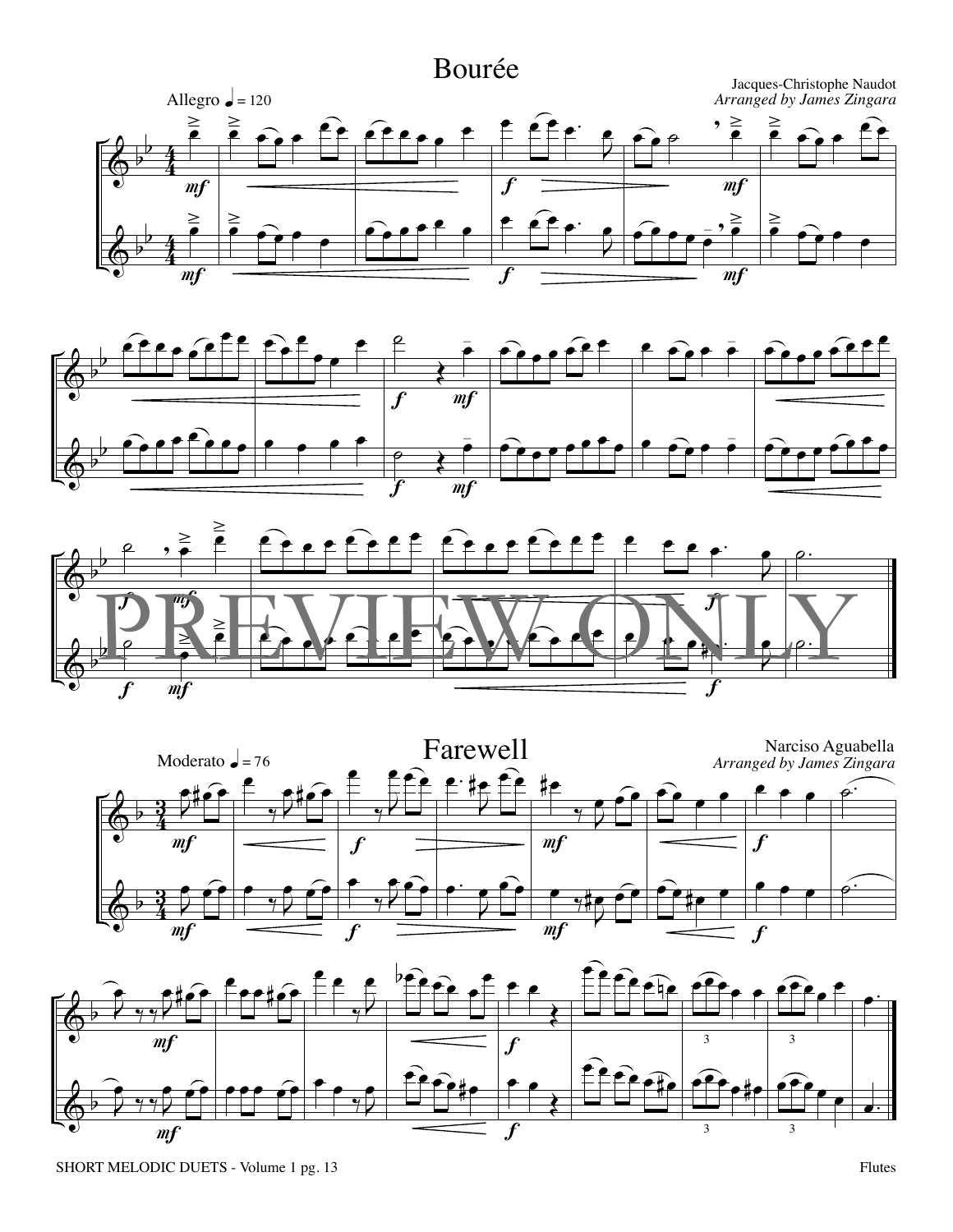#### The Wild Hunt